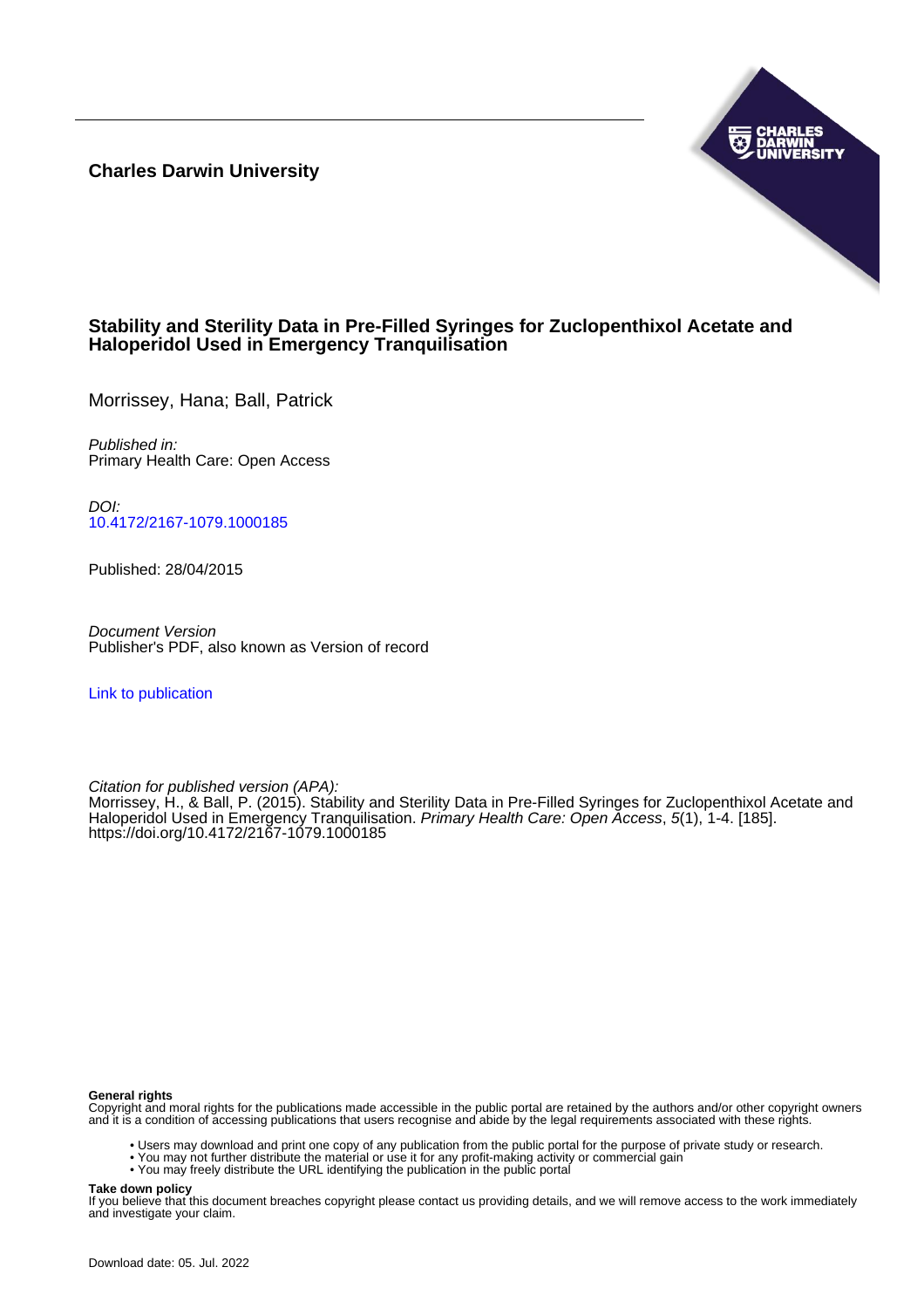

Research Article Open Access

# Stability and Sterility Data in Pre-Filled Syringes for Zuclopenthixol Acetate and Haloperidol Used in Emergency Tranquilisation

## **Hana Morrissey1 \* and Patrick Ball2**

*1 Grad Cert Wound Care, Dip Hosp Pharm Admin, Senior Lectuer in Pharmacy, MHFA Instructor, School of Psychological and Clinical Sciences, Charles Darwin University, Ellengowan Drive, Darwin NT 0909, Australia*

*2 Patrick Ball, Charles Darwin University, Ellengowan Drive, Darwin NT 0909, Australia*

## **Abstract**

**Background**: Needle stick injuries are a known risk in the acute hospital setting especially where the patient is agitated. The emotional burden on the staff experiencing this occupational injury is well reported, however there is insufficient data to support storing pre-filled syringes, out of the manufacturer's pack for longer than for immediate administration.

**Aim**: The aim was to investigate the stability and sterility of zuclopenthixol acetate and haloperidol in pre-filled syringes to allow their use as an alternative to drawing the dose from an ampoule or vial prior to administration.

**Method**: Two of the commonly used products in rapid tranquilisation were aseptically drawn in suitable syringes and tested for stability and sterility to establish shelf-life. Ten invited medical and nursing staff involved in rapid tranquilisation were invited to a focus group for feedback on the product practicality of use, cost and logistics of stock management.

**Results**: The stability and sterility tests show that zuclopenthixol acetate and haloperidol retained stability and sterility when stored under 25°C in a 3 mL disposable plastic syringes, for a period of 60 days with cost of AU\$67 and AU\$30 per syringe respectively.

**Conclusion**: The prefilled syringes provide ease and speed of administration, potential reduction in needle-stickinjuries and proved to maintain sterility. This study demonstrated that zuclopenthixol acetate 150 mg/3mL and haloperidol 15mg/3mL retained stability and remained sterile when stored under 2-8°C in plastic syringes for a period of 60 days. However the proposal was not adopted as dose flexibility was considered a greater priority than the safety gains.

**Keywords:** Tranquilisation; Needle-stick injuries; Stability; Sterilisation; Zuclopenthixol acetate; Haloperidol

## **Introduction**

Needle stick injury (NSI) is a known risk in the acute hospital setting. While the prevalence is low in Australia [1] the emotional burden on health professionalsfollowingan incident is high and may require absence from duty and interruption to the person's life-style until their safety is ensured [1]. It is also known that needlestick injuries are under-reported, especially from practitioners outside the public hospital setting [2-4], with administration and re-capping needles found to be the most common causes [3].

In mental health facilities, patients who require the administration of rapid tranquilisation medications are likely to be agitated, increasing the risk of needlestick injuries for the staff administering the medication, and the supporting staff involved in the de-escalation intervention or restraining the patient. The time from the decision to administer medication to the deliverycan be critical to patient safety. The nature of this procedure does not lend itself to the use of cannulation and needleless injection systems. The ECRI Institute [5,6] reported that 59% of health staff injuries from sharps are caused by needles.

The most common infections found with needlestick injuries in Australia were Hepatitis B, Hepatitis C and HIV [5,6]. When compared, the prevalence of positively diagnosed conditions was similar to the data from the United Kingdom and United States of America (Table 1).

The same report presented data on the direct and indirect cost of needle stick injuries. This included the investigation, treatment and lost productivity due to time off for investigations, anxiety and distress [5,6].

To gain understanding of the rapid tranquilisation (RT) process (calming without full sedation) and the dynamics of the situation, an

| Primary Health Care                           | Volume 5 · Issue 1 · 1000185 |
|-----------------------------------------------|------------------------------|
| ISSN: 2167-1079 PHCOA, an open access journal |                              |

| <b>Virus type</b>  | Australia    | <b>United Kingdom</b> | <b>United States of</b><br>America |
|--------------------|--------------|-----------------------|------------------------------------|
| Hepatitis C        | $1.6 - 40%$  | 30%                   | $6 - 30%$                          |
| <b>Hepatitis B</b> | $1.8 - 10%$  | 3%                    | 1.8%                               |
| <b>HIV</b>         | $0.1 - 0.3%$ | 0.3%                  | 0.3%                               |

\*Value of Technology: Needle stick and Sharps Injuries and Safety-Engineered Medical Devices[5]&[6], at: [http://www.mtaa.org.au/docs/vot/vot-needlestick-and](http://www.mtaa.org.au/docs/vot/vot-needlestick-and-sharpscopytosend.pdf?sfvrsn=0)[sharpscopytosend.pdf?sfvrsn=0](http://www.mtaa.org.au/docs/vot/vot-needlestick-and-sharpscopytosend.pdf?sfvrsn=0). Revised on: 22/12/13

**Table 1:** Needlestick Injuries and transmission risks of Hepatitis C, Hepatitis B and Human Immunodeficiency Virus\*.

RT administration in the hospital was attended. It was observed that the patient distress and the staff stress surrounding the whole process could easily lead to needle stick injury during the process of preparing the required dose. The nursing and medical staff feedback remains a crucial part in establishing the practicality and safety of the product.

## **Method**

No ethical approval was required as the project involved only laboratory testing.

**\*Corresponding author:** Hana Morrissey, Grad Cert Wound Care, Dip Hosp Pharm Admin, MHFA Instructor, FACP, AACPA, RP. School of Psychological and Clinical Sciences, Charles Darwin University, Ellengowan Drive, Australia, Tel: (08)8649668; E-mail: Hana.morrissey@cdu.edu.au

**Received** November 14, 2014; **Accepted** April 21, 2015; **Published** April 28, 2015

**Citation:** Morrissey H, Ball P (2015) Stability and Sterility Data in Pre-Filled Syringes for Zuclopenthixol Acetate and Haloperidol Used in Emergency Tranquilisation. Primary Health Care 5: 185. doi[:10.4172/2167-1079.1000185](http://dx.doi.org/10.4172/2167-1079.1000185)

**Copyright:** © 2015 Morrissey H, et al. This is an open-access article distributed under the terms of the Creative Commons Attribution License, which permits unrestricted use, distribution, and reproduction in any medium, provided the original author and source are credited.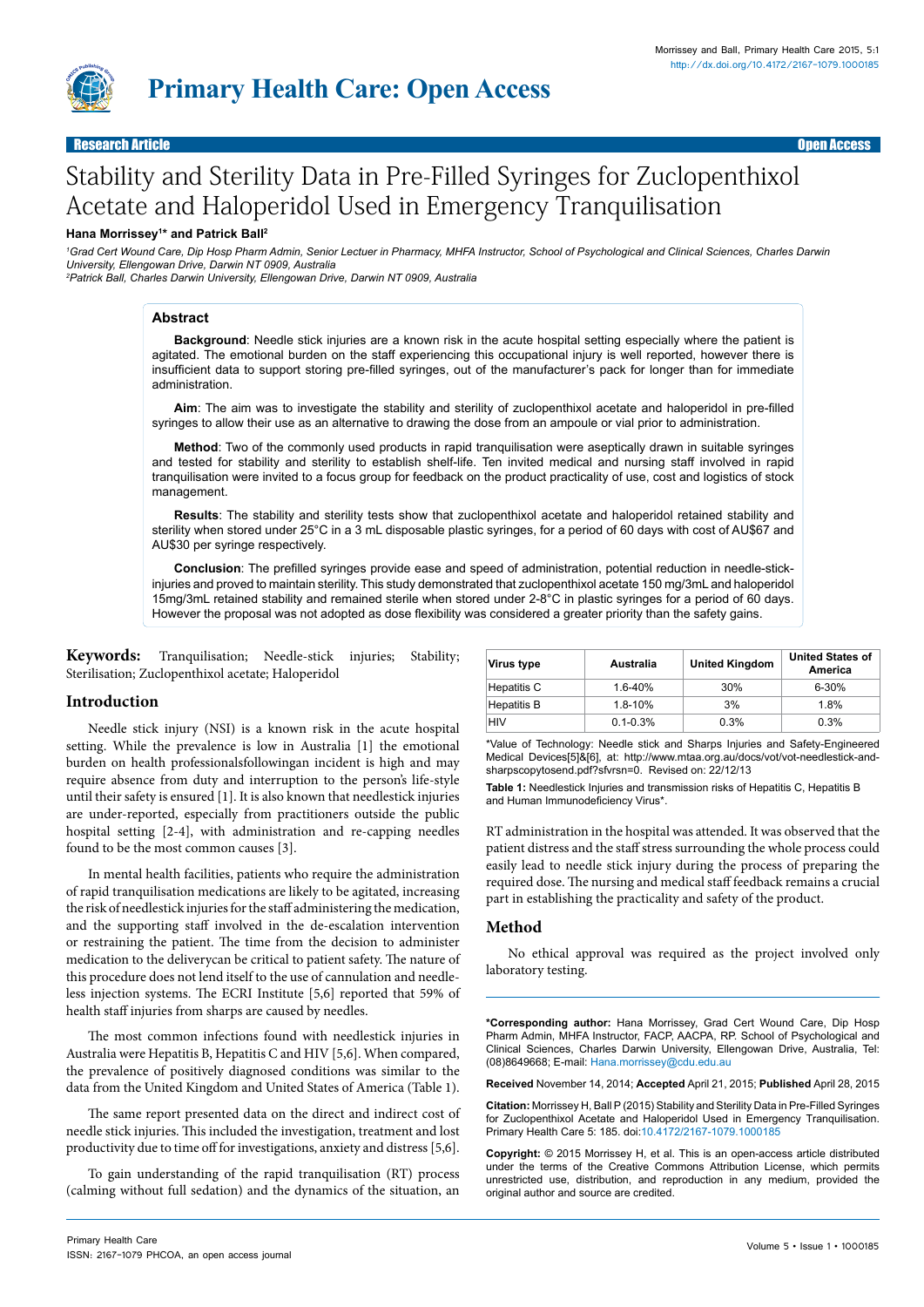#### **Identifying the medications will be tested**

The most commonly used medications in rapid tranquilisations in this facility were midazolam, haloperidol and zuclopenthixol acetate. Olanzapine was sometimes used but at the time was "special access scheme medicine," not approved or funded for general use in Australia. In addition, its form as a lyophilised powder and poor stability after reconstitution limited its potential in this context, accordingly it was not considered to be feasible. Benztropine was also used, but it was not used often and is used only after initial sedation to control side effects, when the situation has calmed. Midazolam was excluded as the Therapeutics Good Administration (TGA) of Australia had a previously established profile and identified a 60 days shelf-life, from production date, if the syringes were prepared in an approved Pharmaceutical Inspection Convention and Pharmaceutical Inspection Cooperation Scheme (PIC/S) clean room environment and aseptic manufacturing process. Accordingly haloperidol and zuclopenthixol acetate were chosen to be tested.

The products tested for stability were: zuclopenthixol acetate, clear glass single use ampule (Clopixol Accuphase™, Lundbeck Australia Pty. Ltd) 30 mg/3 mL and haloperidol glass single use ampule (Serenace™, Sigma Pharmaceuticals Pty. Ltd) 5 mg/mL, the syringes used were Becton, Dickinson and company™ manufactured 5 mL plastic disposable syringes containing a final volume of 3 mL. Storage condition of the original products was nominated to be 25ºC. Acquisition of all items required and all processes and process documentation involved in aseptic compounding of these products were conducted in accordance with PIC/S. The supplier provided the testing laboratory with one batch of each of the test products. Each syringe contained the exact content of one ampule and was directly filled from that ampule. The aseptic filling process was completed in an accredited clean room utilising a laminar flow cabinet by a validated clean room technician under supervision of a registered pharmacist.

#### **Testing after the aseptic manufacturing**

Two aspects were tested, stability and sterility. Stability was tested in the TGA'sapproved laboratories and the microbiology, sterility and endotoxin content were conducted in the AMS™ Laboratories (Silverwater Australia) (AMS).

#### **Stability testing TGA Laboratories**

The method was designed (Table 2) by the TGA, based upon the methods of the British Pharmacopeia. Additional information was requested by the TGA to guide the development of the testing method; such as the desirable storage condition at the point of use in health facilities and frequency of use of the two products. The time stability trial required that:

− The pre-filled syringes must be filled by the selected manufacturer with the same commercial products as would be used in future production in accordance to the manufacturer's validated aseptic compounding process.

Page 2 of 4

- The syringes used in the testing process must be the same to that will be used in future production.
- If any of the batch production conditions or material changed the stability data would no longer be valid and new stability trial would be required.

Three packs of 10 syringes of each of the two products were delivered to the TGA laboratories and the master code, batch number and expiry date for the syringes were recorded on receipt. A sample identification code was then assigned to each product by the TGA scientists and stored in a temperature controlled store room under  $22 \pm 1$ °C.

- In lots of five syringes of each medicine per time-point for plus one lot of five used as control. The pilot batch of syringes was produced and transported from the manufacturer to the TGA laboratories under the same transport conditions as to be used to deliver to the health facilities, and at the same temperature (25ºC) the product will be stored during transportation of the manufacturer product requirement.
- Haloperidol syringes were tested at weeks 1, 3, 6 and 9 after receipt date, and zuclopenthixol acetate syringes were tested at weeks 2, 4, 7 and 10 after receipt date.
- The products were tested to using the methods specified in the British Pharmacopoeia 2008 (Table 2).

#### **Sterility testing AMS laboratories**

- Ten syringes of each of the two products were delivered to the AMS laboratories under the same transport conditions as to be used to deliver to the health facilities, and at the same temperature (25ºC) the product will be stored during transportation of the manufacturer product requirement.
- A sample identification code was then assigned to each product by the AMS scientist and stored in a temperature controlled store room under  $22 \pm 1$ °C.
- Appearance was noted on both samples, using a 3 mL syringe of each of the two products.
- The laboratory used the Limulus Amoebocyte Lysate (LAL) kinetic chromogenic method TM125 for sample validation.

Clopixol Accuphase™ zuclopenthixol acetate 150 mg/3mL samples were initially diluted in pyrogen-free water (PFW) with 0.5%

| <b>Product / presentation</b>                        | Test / procedure                         | <b>Test method</b>   |
|------------------------------------------------------|------------------------------------------|----------------------|
|                                                      | Appearance                               | Visual inspection    |
| Serenace™                                            | Content and ID of haloperidol            | <b>HPLC</b>          |
|                                                      | <b>Related substances</b>                | <b>TLC</b>           |
| Haloperidol 15 mg/3mL syringes for injection         | pH                                       | British pharmacopeia |
|                                                      | Particulate matter (at week 9 only)      | British pharmacopeia |
|                                                      | Appearance                               | Visual inspection    |
|                                                      | Content and ID of zuclopenthixol acetate | <b>HPLC</b>          |
| Clopixol Accuphase™ zuclopenthixol acetate 150mq/3mL | Related substances                       | <b>HPLC</b>          |
|                                                      | Colour saturation at 440 nm              | UV                   |
|                                                      | Particulate matter (at week 10 only)     | British pharmacopeia |

**Table 2:** Products tested to Pharmacopoeial specifications.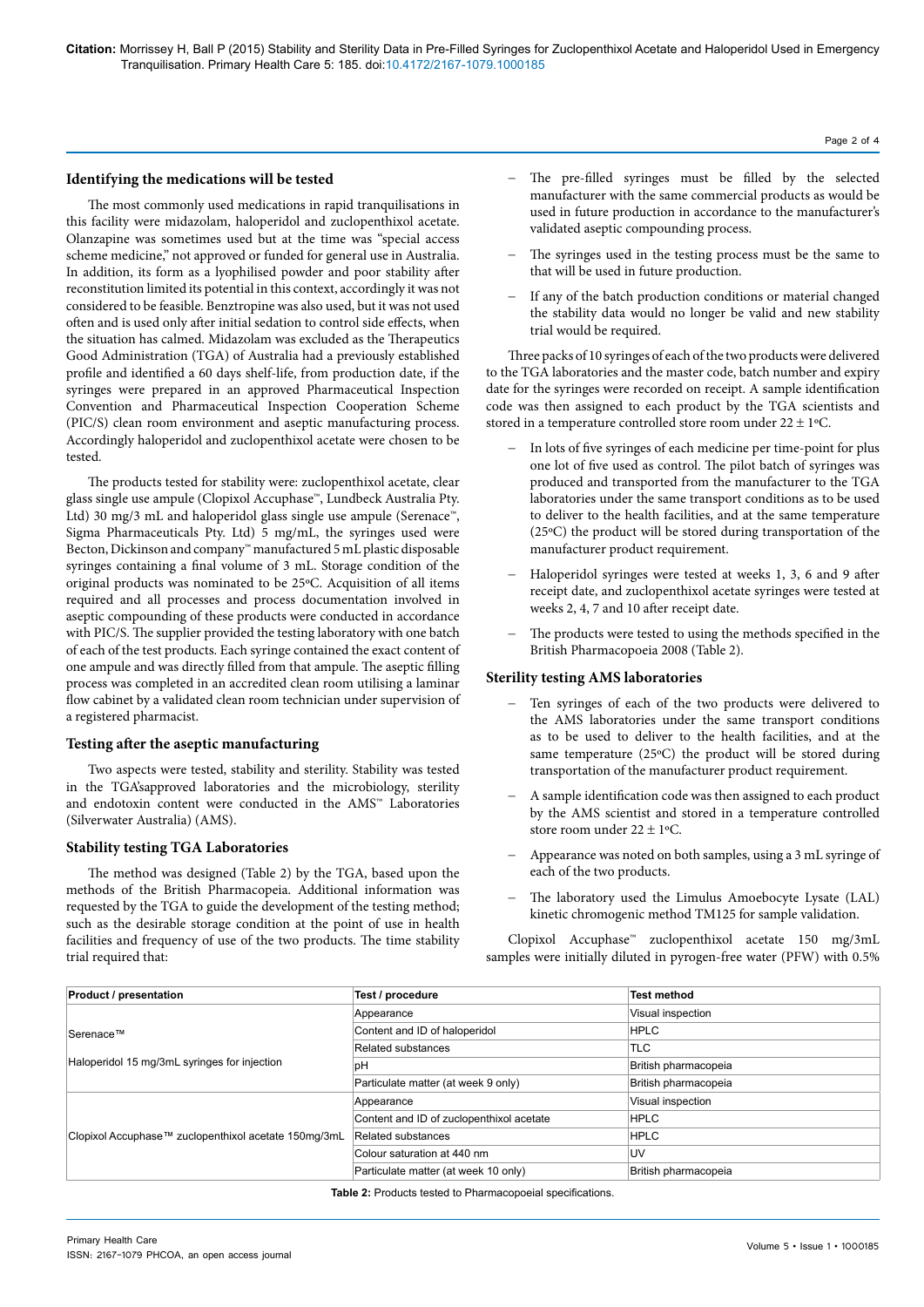pyrosperse (supplied by Cambrex / Lonza) and vigorously vortexed as a pre-treatment step. Further dilution was then made in PFW to investigate the inhibition and enhancement effect by spiking a known amount of endotoxinand testing for recovery. A dilution of 1/100 in PFW was shown to have a satisfactory recovery, indicating an adequate prevention of inhibition and enhancement by the product.

Serenace™ Haloperidol 15 mg/3 mL sample did not require a pre-treatment; dilutions were made in PFW to also to investigate the inhibition and enhancement effect by spiking a known amount of endotoxin and testing for recovery. Dilution of 1/100 in PFW was shown to have a satisfactory recovery, indicating an adequate prevention of inhibition and enhancement by theproduct.

After validation tests were performed the TM125 (kinetic chromogenic) LAL test was performed on the samples.

## **Results**

## **Stability tests results**

The samples met the specified physical characteristics of the two products as specified in the 2008 British Pharmacopeia with no changes or trends identified in their visual appearance. There were no changes in the parent products or their related substances. The particulate matter

remained within the 2008 British Pharmacopeia range. The parent product remained within the British Pharmacological requirement (2008) ranges (95-105% for Clopixol Accuphase™ and 90-110% for Serenace<sup>™</sup>) with insignificant changes recorded as 2.4% and 4.2% for Clopixol Accuphase™ and 90-110% for Serenace™ respectively. The results are shown in Tables 3 and 4. Only Haloperidol required pH testing as indicated by the British Pharmacopeia 2008.

## **Sterility tests results**

The results for the Kinetic Chromogenic LAL assay which performed to detect endotoxin units (EU)/mL was <0.5 EU/mL (Limit is 0.5 EU/mL) for Clopixol Accuphase™ zuclopenthixol acetate and Serenace™ Haloperidol 15 mg/3mL samples (Table 5).

Clopixol Accuphase™ zuclopenthixol acetate 150 mg/3mL sample validations for sterility was conducted and growth was recovered within 72hours at respective incubation temperatures (Table 6) indicating that the sample testing procedures and specification were conducted in accordance with the test for sterility specified in the TM115 section 5, British 2008 and European Pharmacopeia 2008.

The sterility test results for Clopixol Accuphase™ zuclopenthixol acetate and Serenace™ Haloperidol 15 mg/3mL samples indicated no

| <b>Time Point</b> | <b>Test Results / Specifications</b> |                                                                                                                          |                         |                                                    |                                               |  |
|-------------------|--------------------------------------|--------------------------------------------------------------------------------------------------------------------------|-------------------------|----------------------------------------------------|-----------------------------------------------|--|
|                   | Visual appearance                    | <b>Related substances</b><br>Assay of zuclopenthixol<br>(including transisomer)<br>acetate<br><b>HPLC</b><br><b>HPLC</b> |                         | Colour of the solution at<br>440 nm<br><b>HPLC</b> | <b>Particulate matter</b><br><b>BP</b> method |  |
|                   | Clear yellowish oil                  | 95-105%                                                                                                                  | <b>Complies with BP</b> | <b>NMT 0.2</b>                                     | <b>Complies</b>                               |  |
| Week 2            | Satisfactory                         | 101.2                                                                                                                    | Complies                | 0.054                                              | Complies                                      |  |
| Week 4            | Satisfactory                         | 100.4                                                                                                                    | Complies                | 0.047                                              | Complies                                      |  |
| Week 7            | Satisfactory                         | 98.9                                                                                                                     | Complies                | 0.054                                              | Complies                                      |  |
| Week 10           | Satisfactory                         | 98.8                                                                                                                     | Complies                | 0.056                                              | Complies                                      |  |

**Table 3:** Clopixol Accuphase™ zuclopenthixol acetate 150mg/3mL samples specification for stability test.

| <b>Time Point</b> | <b>Test Results / Specifications</b> |                                     |                                     |             |                                        |  |  |
|-------------------|--------------------------------------|-------------------------------------|-------------------------------------|-------------|----------------------------------------|--|--|
|                   | Visual appearance                    | Assay of haloperidol<br><b>HPLC</b> | <b>Related substances</b><br>By TLC | рH          | Particulate matter<br><b>BP</b> method |  |  |
|                   | <b>Clear colourless solution</b>     | 90-110%                             | <b>Complies with BP</b>             | $2.8 - 3.6$ | <b>Complies</b>                        |  |  |
| Week 2            | Satisfactory                         | 102.1                               | Complies                            | 3.3         | Complies                               |  |  |
| Week 4            | Satisfactory                         | 98.7                                | Complies                            | 3.3         | Complies                               |  |  |
| Week 7            | Satisfactory                         | 98.5                                | Complies                            | 3.4         | Complies                               |  |  |
| Week 10           | Satisfactory                         | 97.9                                | Complies                            | 3.4         | Complies                               |  |  |

**Table 4:** Serenace™ Haloperidol 15 mg/3mL syringes for injection samples specification for stability test.

| Sample Reference                                                                                                                                                            | LAL Assay Detection Limit<br>Endotoxin units (EU)/mL | <b>LAL Result</b><br>EU/mL |
|-----------------------------------------------------------------------------------------------------------------------------------------------------------------------------|------------------------------------------------------|----------------------------|
| Serenace™<br>Haloperidol 15 mg/3mL syringes for injection Diluted 1/100 in PFW                                                                                              | 0.5                                                  | < 0.5                      |
| Clopixol Accuphase™ zuclopenthixol acetate 150 mg/3mL<br>Initial dilution of 1/10 in PFW with 0.5% pyrosperse made and vortexed. Further dilution then made to 1/100 in PFW | 0.5                                                  | < 0.5                      |

**Table 5:** Kinetic Chromogenic LAL test results.

| <b>Test organism</b>      | Strain number | Media used      | Incubation<br><b>temperature in °C</b> | Inoculum A (cfu/<br>mL) | Inoculum B (cfu/<br>mL) | Mean (cfu/mL) | <b>Evaluation (growth/</b><br>no growth) |
|---------------------------|---------------|-----------------|----------------------------------------|-------------------------|-------------------------|---------------|------------------------------------------|
| Staphylococcus aureus     | ATCC 6538     | THO             | $30-35$ °C                             | 35                      | 39                      | 37            | Growth                                   |
| Pseudomonas aeruginosa    | ATCC 9027     | THO.            | $30-35$ °C                             | 14                      | 17                      | 16            | Growth                                   |
| Clostridium sporogenes    | ATCC 11437    | THO             | $30-35$ °C                             | 43                      | 49                      | 46            | Growth                                   |
| <b>Bacillus subtillis</b> | ATCC 6633     | TO <sub>5</sub> | $20-25$ °C                             | 70                      | 85                      | 78            | Growth                                   |
| Candida albicans          | ATCC 10231    | TO5             | $20-25$ °C                             | 19                      | 22                      | 21            | Growth                                   |
| Aspergillus niger         | ATCC 16404    | TO <sub>5</sub> | $20-25$ °C                             | 27                      | 34                      | 31            | Growth                                   |

**Table 6:** ClopixolAccuphase™ zuclopenthixol acetate 150mg/3mL and Serenace™ Haloperidol 15 mg/3mL samples validation.